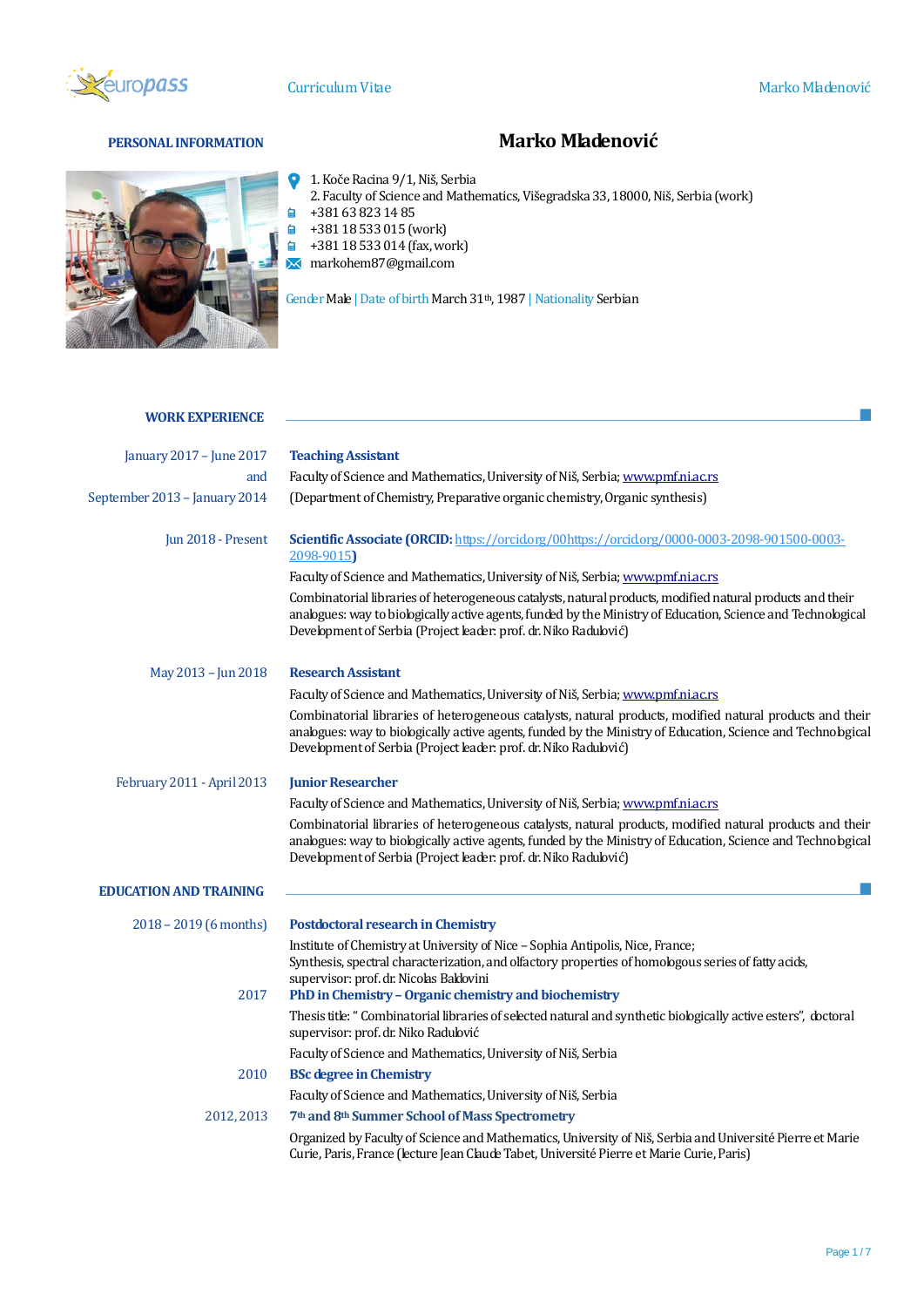

# **PERSONAL SKILLS**

```
Mother tongue(s) Serbian
```

| Other language(s) | <b>UNDERSTANDING</b> |                | <b>SPEAKING</b>    |                   | <b>WRITING</b> |
|-------------------|----------------------|----------------|--------------------|-------------------|----------------|
|                   | Listening            | Reading        | Spoken interaction | Spoken production |                |
| English           | B1                   | B1             | B1                 | B1                | B1             |
| Russian           | B <sub>1</sub>       | B <sub>1</sub> | B <sub>1</sub>     | B1                | B1             |

Communicational / organizational skills

- Good communication skills acquired through experience as a teaching assistant and researcher
- Good organization skills gained through the organization of:
- popular science lectures under the auspices of "Serbian Young Chemists' Club"
- state and local competitions in chemistry for high-school students
- 49th International Symposium on Essential Oils
- 51th Meeting of the Serbian Chemical Society
- 56th Meeting of the Serbian Chemical Society
- · Responsible, dependable, teachable, initiative, persistent, dedicated, cooperative, people-oriented, communicative, well-organized, multitasking, optimistic

- Job-related skills Runs and maintains a Bruker 400 MHz NMR (including cryogen refill), GC-MS, HPLC, UV-Vis within the research group and faculty level.
	- His main areas of interest are: organic chemistry, phytochemistry, organic synthesis, NMR, mass spectrometry, biologically active compounds, structure-activity relationship, gas chromatography.
	- Good knowledge in GC-MS/ LC/TLC and analysis/profiling/comparison of complex mixtures of (volatile) organic compounds. Structural elucidation of organic compounds (NMR, IR, MS).
	- Good skills in biological activity evaluation (e.g. acute toxicity, inhibition of acetylcholinesterase, antiinflammatory, anti-nociceptive and anxiolytic activity)
- Computer skills Expert knowledge in MS Office, AMDIS, NIST MS Search, ChemDraw, and MestReNova.
	- Good command of web research tools (SciFinder, Scopus)
		- Routine (multivariate) statistical analysis in XLSTAT plugin for Excel.
- Driving license B category

# **ADDITIONAL INFORMATION**

| <b>Referees</b>    | Dr. Niko S. Radulović<br>Full Professor at University of Niš<br>Faculty of Sciences and Mathematics, Department of Chemistry<br>Višegradska 33, 18000 Niš, Serbia<br>Tel (fax) +381 18 533014<br>Mob.: +381 62 80 49 210<br>e-mail: nikoradubvic@yahoo.com        |
|--------------------|-------------------------------------------------------------------------------------------------------------------------------------------------------------------------------------------------------------------------------------------------------------------|
|                    | Dr. Nicolas Baldovini<br>Professor at University of Nice – Sophia Antipolis<br>Institute of Chemistry, UMR 7272<br>Parc Varlose, 06108 Nice cedex 2, France<br>Tel 33 (0)492076133<br>e-mail: Nicolas.BALDOVINI@unice.fr                                          |
| <b>Memberships</b> | • Serbian Society for Phytochemistry and Phytomedicine<br>• Serbian Young Chemists' Club<br>• Astronomical society 'Alpha'<br>• Serbian Chemical Society (2012)<br>• 49 <sup>th</sup> International Symposium on Essential Oik (ISEO 2018) – Organizing Committee |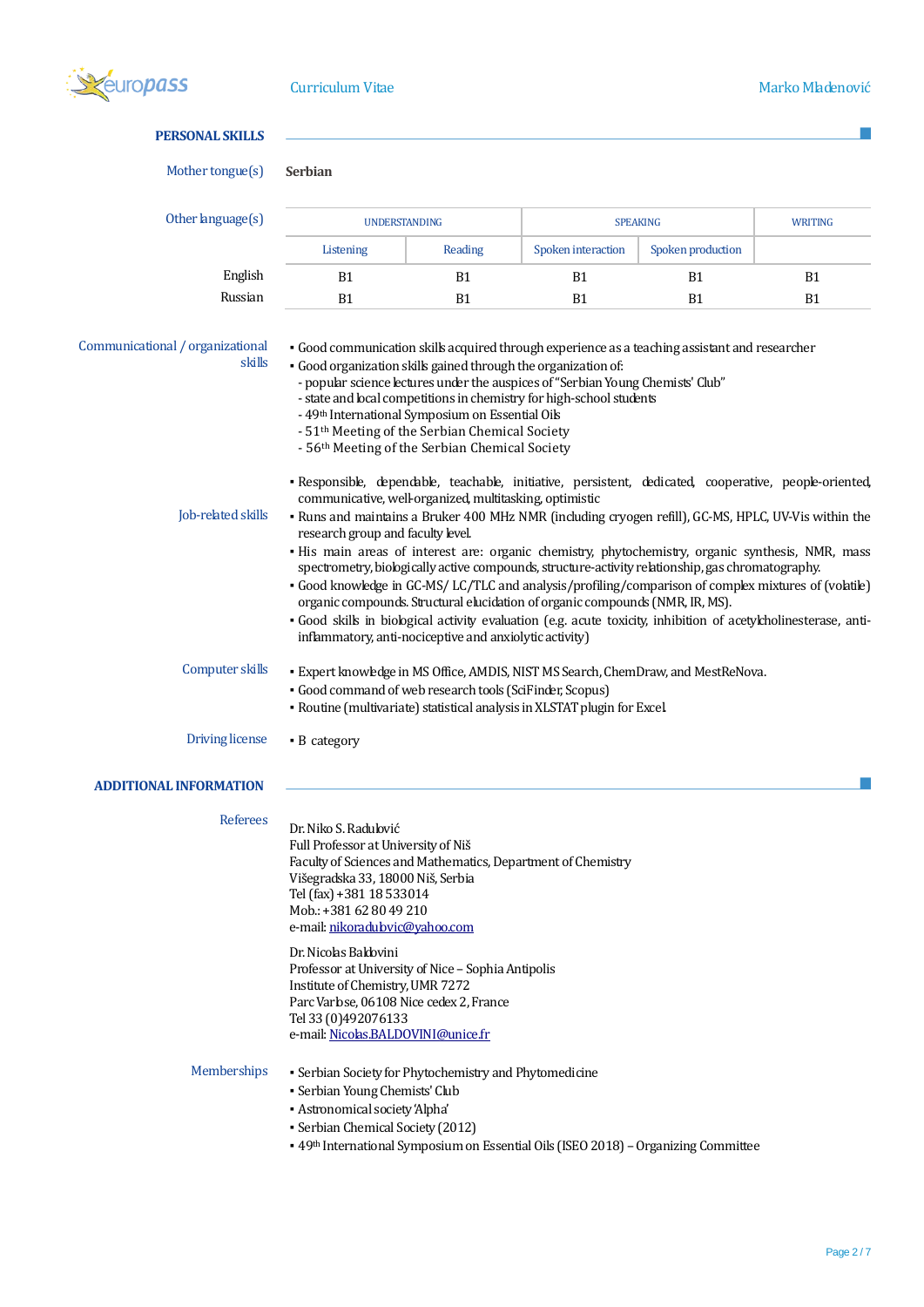

Scholarships and awards 2009, 2014, 2016, 2017

- Scholarship for the best students, Vlasotince, Serbia
- 2013 ▪ Scholarship for the best students of chemistry and pharmacology from Hemofarm foundation
- 2011 ▪ Annual Award of the Serbian Chemical Society for outstanding success during the studies
	- Prince Karađorđević Annual Award for outstanding success in high school
- 2006 • The diploma "The student of the generation" for high school students
- 2018 ▪ IFEAT 2018, 49th International Symposium on Essential Oils
- 2019 ▪ IFEAT 2019, 50th International Symposium on Essential Oils

#### Journal Referee

Food and Chemical Toxicology (7 reports),

Facta Universitatis, Series Physics, Chemistry and Technology (4 reports)

*h*-index 7 (excluding self-citations *h*-index = 6) citations more than 100 including self-citations more than 100 including self-citations or more than 60 without self-citation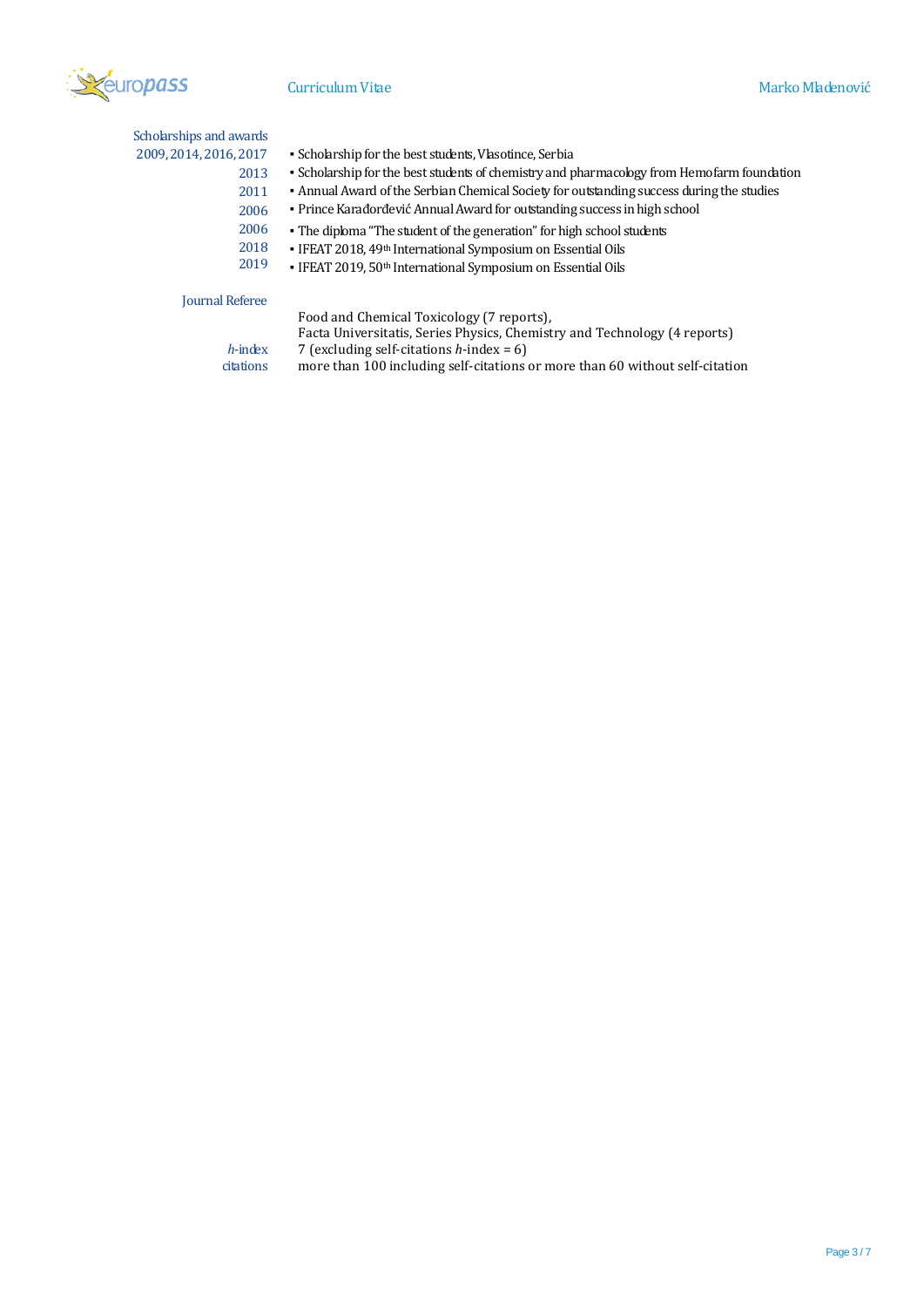

### **ANNEXES**

**Publications in international SCI-journals with peer review**

- 1. Niko S. Radulović, Magdalena M. Tasić, Marko Z. Mladenović "Oximes of 3,7-dimethylocta-2,6-dienal: green synthesis, preparative separation of all diastereomers and complete assignment of <sup>1</sup>H and 13C NMR spectra", *Journal of Molecular Structure* **2020**, <https://doi.org/10.1016/j.molstruc.2020.129427>. (SCI IF2019 = 2.463, M23)
- 2. Niko S. Radulović, Marko Z. Mladenović, Milenko N. Ristić, Vidoslav S. Dekić, Biljana R. Dekić, Novica R. Ristić "A new longipinane ketone from *Achillea abrotanoides* (Vis.) Vis.: chemical transformation of the essential oil enables the identification of a minor constituent", *Phytochemical Analysis* **2020**, 31(4), 501-515. (SCI IF<sub>2019</sub> = 2.772, M<sub>21</sub>)
- 3. Nikola M. Stojanović, Pavle J. Randjelović, Marko Z. Mladenović, Ivan R. Ilić, Vladimir Petrović, Nenad Stojiljković, Sonja Ilić, Niko S. Radulović "Toxic essential oils, part VI: Acute oral toxicity of lemon balm (*Melissa officinalis* L.) essential oil in BALB/c mice", *Food and Chemical Toxicology* **2019**, *133*, 110794. (SCI IF2019 = 4.679, M21a)
- 4. Marko Z. Mladenović, Niko S. Radulović "A synthetic library of allylmethoxyphenyl esters: spectral characterization and gas chromatographic behavior", *Flavour and Fragrance Journal* **2019**, *34*, 471-484. (SCI IF2019 = 1.598, M22)
- 5. Niko S. Radulović, Marko Z. Mladenović, Nikola M. Stojanović, Pavle J. Randjelovic, Polina D. Blagojević "Structural Elucidation of Presilphiperfolane-7α,8α-diol, a Bioactive Sesquiterpenoid from *Pulicaria vulgaris*: a Combined Approach of Solvent-induced Chemical Shifts, GIAO Calculation of Chemical Shifts, and Full Spin Analysis", *Journal of Natural Products* 2019, 82, 1874-1885. (SCI IF<sub>2019</sub> = 3.779, M<sub>21a</sub>)
- 6. Biljana R. Dekić, Milenko N. Ristić, Marko Z. Mladenović, Vidoslav S. Dekić, Novica R. Ristić, Vladimir Ranđelović, Niko S. Radulović, "Diethyl-ether flower washings of *Dianthus cruentus* Griseb. (Caryophyllaceae): derivatization reactions leading to the identification of new wax constituents", *Chemistry and Biodiversity* **2019**, *16*, e1900153. (SCI IF2019 = 2.039, M22)
- 7. Marko Z. Mladenović, Niko S. Radulović, "The essential oil of *Achillea ageratifolia* (Sm.) Boiss. subsp. *serbica* (Nyman) Heimerl (Asteraceae) revisited: the stereochemical nomenclature issues, structural elucidation and synthesis of (new) sabinyl esters", *Flavour and Fragrance Journal* **2017**, *32*, 5-23. (SCI IF<sup>2017</sup> = 1.950, M22)
- 8. Niko S. Radulović, Vojkan M. Miljković, Marko Z. Mladenović, Goran S. Nikolić "Essential oils of *Morus alba* and *M. nigra* leaves: Effect of drying on the chemical composition", *Natural Product Communications* **2017**, *12*, 115-118. (SCI IF<sup>2017</sup> = 0.809, M23)
- 9. Tatjana Lj. Mitrović, Slaviša M. Stamenković, Vladimir J. Cvetković, Niko S. Radulović, Marko Z. Mladenović, Milan S. Stanković, Marina D. Topuzović, Ivana D. Radojević, Olgica D. Stefanović, Sava M. Vasić, Ljiljana R. Čomić, Dragana S. Šeklić, Ana D. Obradović, Snežana D. Marković, "Contribution to the knowledge of the chemical composition and biological activity of the lichens *Cladonia foliacea* Huds. (Wild.) and *Hypogymnia physodes* (L.)", *Oxidation communications* **2016**, *38*, 2016-2032. (SCI IF<sup>2015</sup> = 0.489, M23)
- 10. Niko S. Radulović, Marko Z. Mladenović, Pavle J. Randjelovic, Nikola M. Stojanović, Milan S. Dekić, Polina D. Blagojević "Toxic essential oils. Part IV: The essential oil of *Achillea falcata* L. as a source of biologically/pharmacologically active *trans*-sabinyl esters", *Food and Chemical Toxicology* **2015**, *80*, 114-129. (SCI IF<sup>2015</sup> = 3.584, M21a)
- 11. Niko S. Radulović, Marko Z. Mladenović, Zorica Stojanović-Radić, Goran A. Bogdanović, Dragana Stevanović, Rastko D. Vukićević "Synthesis, characterization and antimicrobial evaluation of a small library of ferrocene-containing acetoacetates and phenyl analogs - the discovery of a potent anticandidal agent", *Molecular Diversity* 2014, 18, 497-510. (SCI IF<sub>2014</sub> = 1.896, M<sub>21</sub>)
- 12. Niko S. Radulović, Marko Z. Mladenović, Zorica Stojanović-Radić, "Synthesis of small libraries of natural products: New esters of long-chain alcohols from the essential oil of *Scandix pecten-veneris* L. (Apiaceae)", *Flavour and Fragrance Journal* **2014**, *29*, 255- 266. (SCI IF<sup>2014</sup> = 1.970, M21)
- 13. Niko S. Radulović, Marko Z. Mladenović, Polina D. Blagojević, "(Un)Targeted Metabolomics in Asteraceae: Probing the Applicability of Essential-Oil Profiles of *Senecio* L. (Senecioneae) Taxa in Chemotaxonomy", *Chemistry and Biodiversity* **2014**, *11*, 1330-1353.  $(SCI IF<sub>2014</sub> = 1.515, M<sub>22</sub>)$
- 14. Tatjana Mitrović, Slaviša Stamenković, Vladimir Cvetković, Niko Radulović, Marko Mladenović, Milan Stanković, Marina Topuzović, Ivana Radojević, Olgica Stefanović, Sava Vasić, Ljiljana Čomić, "*Platismatia glauca* and *Pseudoevernia furfuracea* lichens as sources of antioxidant, antimicrobial and antibiofilm agents", *EXCLI Journal* 2014, 13, 938-953. (SCI IF<sub>2014</sub> = 0.857, M<sub>22</sub>)
- 15. Niko S. Radulović, Marko Z. Mladenović, Polina D. Blagojević, Zorica Z. Stojanović-Radić, Tatjana Ilic-Tomic, Lidija Senerovic, Jasmina Nikodinovic-Runic "Toxic essential oils. Part III: Identification and biological activity of new allylmethoxyphenyl esters from a Chamomile species (*Anthemis segetalis* Ten.)", *Food and Chemical Toxicology* **2013**, *62*, 554-565. (SCI IF<sup>2013</sup> = 2.610, M21a)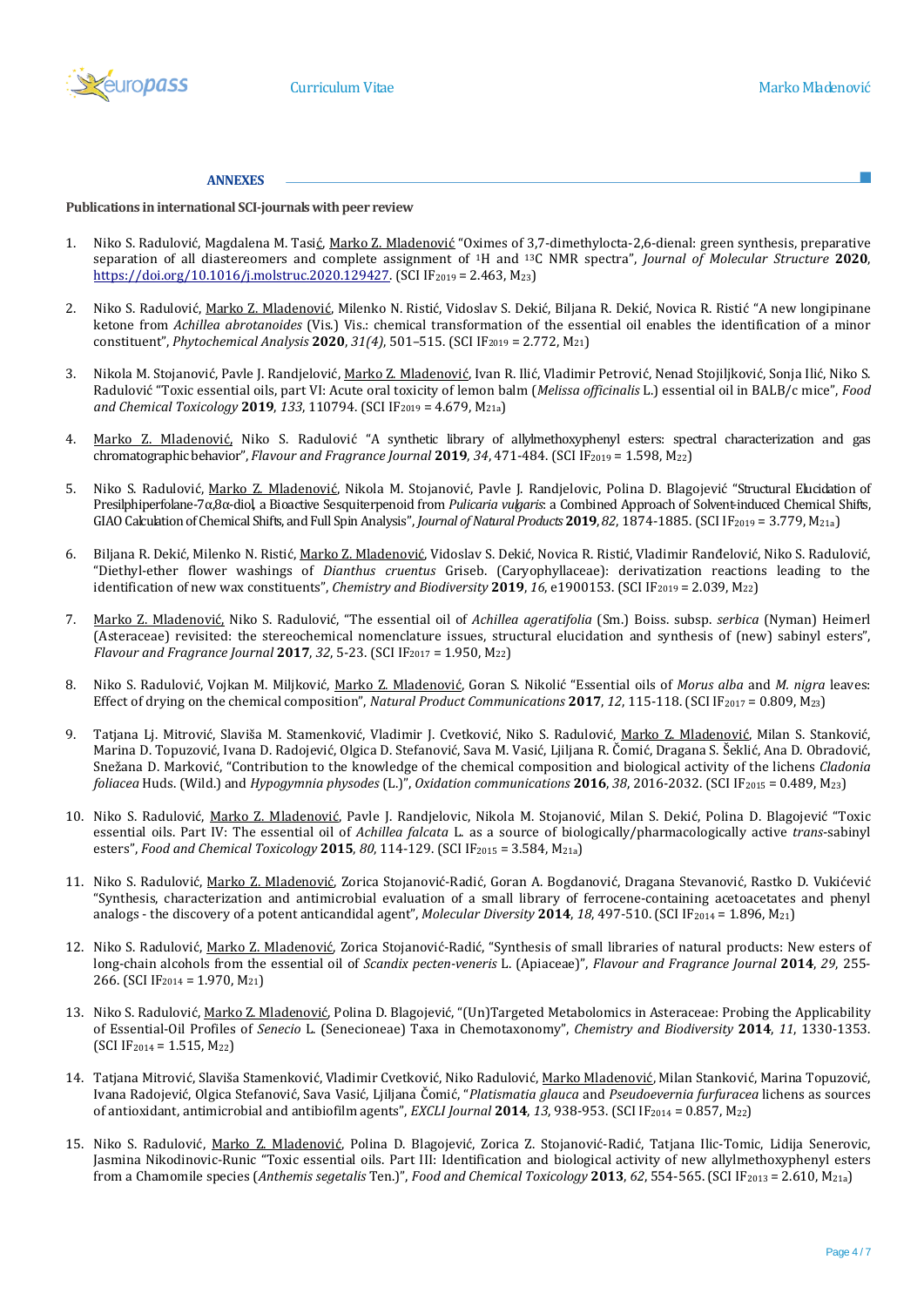

- 16. Niko S. Radulović, Marko Z. Mladenović, Polina D. Blagojević, "A 'Low-Level' Chemotaxonomic Analysis of the Plant Family Apiaceae: The Case of *Scandix balansae* Reut. ex Boiss. (Tribe Scandiceae)", *Chemistry and Biodiversity* **2013**, *10*, 1202-1219. (SCI  $IF<sub>2013</sub> = 1.795, M<sub>22</sub>$
- 17. Niko S. Radulović, Marko Z. Mladenović, Nevenka D. Đorđević, "Chemotypification of *Astrantia major* L. (Apiaceae): Essential oil and Lignan Profiles of fruits", *Chemistry and Biodiversity* **2012**, *9*, 1320-1337. (SCI IF<sup>2012</sup> = 1.808, M22)

## **Other Publications**

1. Marko Z. Mladenović, Niko S. Radulović, "Quantitative structure-retention relationship of gas chromatographic retention indices of long-chain esters: The case of *Scandix-pecten veneris* L. essential-oil constituents", *Facta Universitatis, Series Physics, Chemistry and Technology* **2016**, *14*, 97-104.

### **International Conferences**

- 1. N. S. Radulović, M. Z. Mladenović; New esters of long-chain alcohols and isobutanoic and isovaleric acids from the essential oil of *Scandix pecten-veneris* L. (Apiaceae); P-19, Book of Abstract 2012, 43th International Symposium on Essential Oils, Lisbon, Portugal.
- 2. N. S. Radulović, P. D. Blagojević, M. Z. Mladenović; Volatile secondary metabolites of *Senecio vernalis* Waldst. & Kit.; P-20, Book of Abstract 2012, 43th International Symposium on Essential Oils, Lisbon, Portugal.
- 3. N. S. Radulović, M. Z. Mladenović, N. D. Đorđević; Chemotypification of *Astrantia major* L. (Apiaceae) inferred from its fruit essential oil profile; P-29, Book of Abstract 2012, 43th International Symposium on Essential Oils, Lisbon, Portugal.
- 4. P. J. Ranđelović, N. S. Radulović, M. Z. Mladenović, N. M. Stojanović, M. S. Dekić; Biologically active *trans*-sabinol esters from the essential oil of *Achillea falcata* L. (Asteraceae); PP-160, Book of Abstract 2014, 45th International Symposium on Essential Oils, Istanbul, Turkey.
- 5. P. D. Blagojević, N. S. Radulović, M. Z. Mladenović, Z. Z. Stojanović-Radić, T. Ilić-Tomić, L. Senerović, J. Nikodinović-Runić; Identification and biological activity of allylmethoxyphenyl esters from *Anthemis segetalis* Ten. (Asteraceae) essential oil; PP-163, Book of Abstract 2014, 45th International Symposium on Essential Oils, Istanbul, Turkey.
- 6. N. S. Radulović, M. Z. Mladenović, M. D. Vukićević, R. D. Vukićević; Volatile secondary metabolites of *Conocephalum conicum* (L.) Dum. from Serbia; PP-150, Book of Abstract 2014, 45th International Symposium on Essential Oils, Istanbul, Turkey.
- 7. P. D. Blagojević, N. S. Radulović, M. Z. Mladenović; Chemical analysis of *Scandix balansae* Reut. ex Boiss. (tribe Scandiceae) fruit essential oil and a "low-level" chemotaxonomic analysis of the plant family Apiaceae; PP-164, Book of Abstract 2014, 45<sup>th</sup> International Symposium on Essential Oils, Istanbul, Turkey.
- 8. P. Blagojević, N. Radulović, M. Mladenović, M. Dekić, N. Stojanović, P. Ranđelović; Something old, something new: bioactive *trans*sabinyl esters from *Achillea falcata* L.(Asteraceae); 2015, 2nd International Conference on Natural Products Utilization, Plovdiv, Bulgaria.
- 9. N. M. Stojanović, P. J. Randjelović, I. R. Ilić, M. Z. Mladenović, N. S. Radulović; The first report on the acute toxicity of the highly valued essential oil of lemon balm (*Melissa officinalis* L., Lamiaceae) in female BALB/c mice; OP-1, Book of Abstract 2016, 47th International Symposium on Essential Oils, Nice, France.
- 10. V. M. Miljković, M. Z. Mladenović, G. Nikolić, N. S. Radulović; Effect of drying on the volatile profile of *Morus alba* L. and *M. nigra* L. leaves; PP-59, Book of Abstract 2016, 47th International Symposium on Essential Oils, Nice, France.
- 11. N. S. Radulović, M. Z. Mladenović; Complete assignment of <sup>1</sup>H- and <sup>13</sup>C-NMR spectra of two new esters of *trans*-sabinol from *Achillea ageratifolia* (Sm.) Boiss. var. *serbica* (Nyman) Hayek (Asteraceae); P-19, Book of Abstracts 2016, 18th Central and Eastern European NMR Symposium & Bruker User's Meeting, Sofia, Bulgaria.
- 12. N. S. Radulović, M. Lj. Krstić, M. Z. Mladenović; Chemotaxonomy of the genus *Tordylium* L. based on the essential-oil chemical composition: the case of *Tordylium maximum* (Apiaceae); P-16, Book of Abstract 2017, 48th International Symposium on Essential Oils, Pécs, Hungary.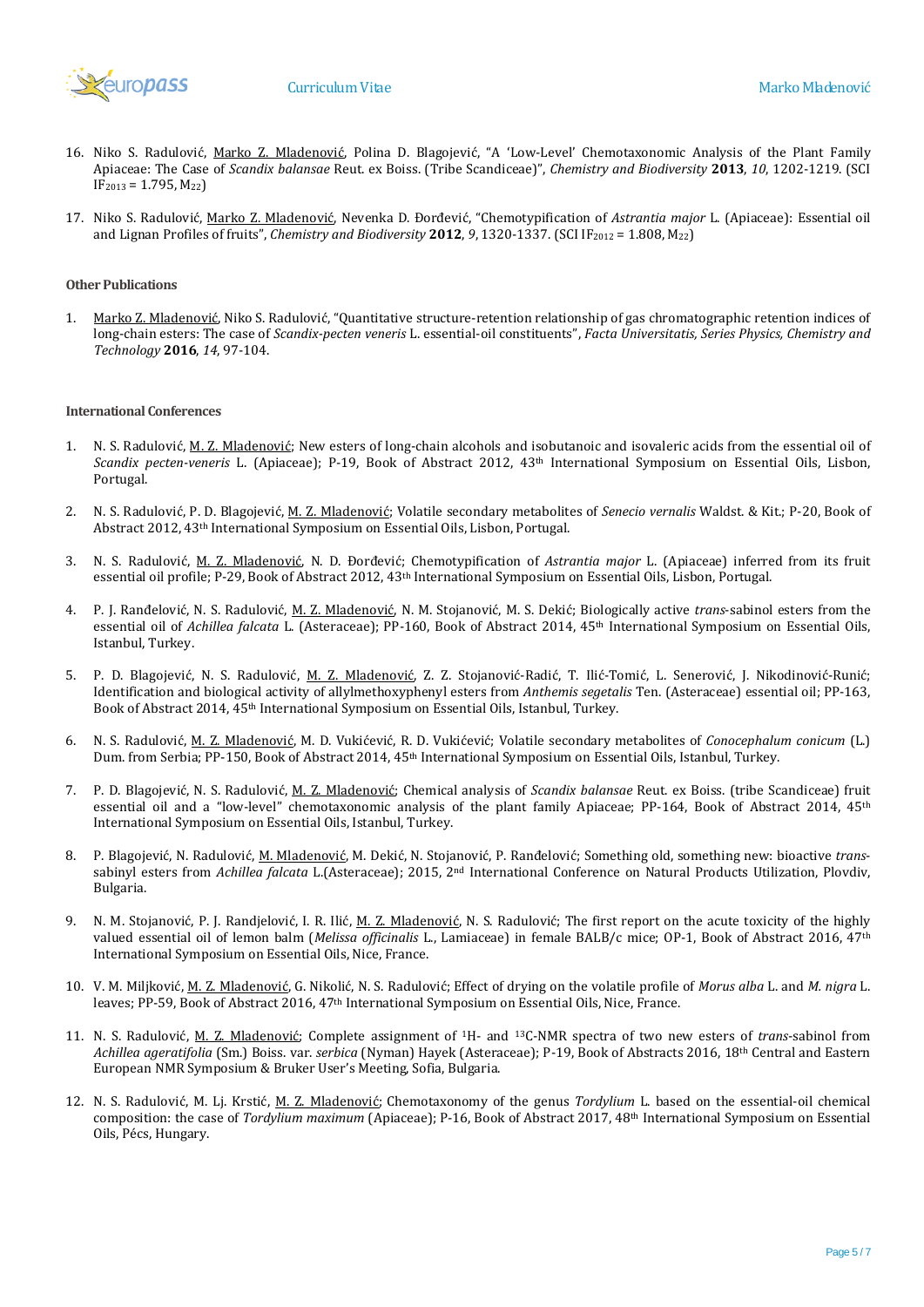

- 13. N. M. Stojanović, N. S. Radulović, M. Z. Mladenović; The essential oil of *Melissa officinalis* L. (Lamiaceae): composition, structural elucidation and synthesis of new constituents; P-18, Book of Abstract 2017, 48th International Symposium on Essential Oils, Pécs, Hungary.
- 14. N. S. Radulović, M. Z. Mladenović, N. M. Stojanović, P. J. Randjelović, P. D. Blagojević; A new bioactive presilphiperfolane diol from *Pulicaria vulgaris* Gaertn. (Asteraceae) essential oil; P-33, Book of Abstract 2017, 48th International Symposium on Essential Oils, Pécs, Hungary.
- 15. N. M. Stojanović, P. J. Randjelović, M. Z. Mladenović, N. I. Stojiljković, N. S. Radulović; Short-term inhalation of lemon balm (*Melissa officinalis* L.) essential oil does not affect human cognitive functions; P-95, Book of Abstract 2017, 48th International Symposium on Essential Oils, Pécs, Hungary.
- 16. N. S. Radulović, M. Z. Mladenović, P. D. Blagojević; Having trouble with overlapped and/or second-order multiplets? Try the hybrid HIFSA-GIAO-(A)SIS approach; pp. 51, Book of Abstract 2017, 19th Central and Eastern European NMR Symposium & Bruker Users' Meeting CEUM, Romania.
- 17. N. M. Stojanović, P. Ranđelović, M. Mladenović, N. Stojiljković, S. Ilić, G. Nikolić, N. S. Radulović; Evidence for lemon-balm essential oil suppression of anxiety-related behavior in animal and *in vitro* models; P-44, Book of Abstract 2018, 49th International Symposium on Essential Oils, Niš, Serbia.
- 18. M. S. Genčić, J. M. Aksić, M. Z. Živković, M. R. Đorđević, M. Mladenović, N. S. Radulović; New neryl esters from *Helichrysum italicum* essential oil; P-72, Book of Abstract 2018, 49th International Symposium on Essential Oils, Niš, Serbia.
- 19. M. Dekić, N. Radulović, N. Stojanović, M. Mladenović; Analgesic activity of dehydrofukinone, a sesquiterpene ketone from *Senecio nemorensis* L. (Asteraceae); P-119, Book of Abstract 2018, 49th International Symposium on Essential Oils, Niš, Serbia.
- 20. M. Z. Mladenović, N. S. Radulović, M. S. Dekić; Probing the existence of chemotypes of *Helleborus odorus* Waldst. & Kit. ex Willd. by essential oil analysis: a multivariate approach; P-157, Book of Abstract 2018, 49<sup>th</sup> International Symposium on Essential Oils, Niš, Serbia.
- 21. M. Z. Mladenović, N. S. Radulović, N. M. Stojanović, P. J. Ranđelović, P. D. Blagojević; Volatiles of *Pulicaria vulgaris* Gaertn. (Asteraceae); P-159, Book of Abstract 2018, 49th International Symposium on Essential Oils, Niš, Serbia.
- 22. N. S. Radulović, M. N. Ristić, N. R. Ristić, V. S. Dekić, B. R. Dekić, M. Z. Mladenović; The floral scent of *Dianthus cruentus* Griseb. (Caryophyllaceae); P-161, Book of Abstract 2018, 49th International Symposium on Essential Oils, Niš, Serbia.
- 23. M. Z. Mladenović, N. S. Radulović, D. D. Vukićević; Complete assignment of <sup>1</sup>H- and <sup>13</sup>C-NMR spectra of 3-methoxycuminyl esters from the essential oil of *Pulicaria dysenterica* (L.) BERNH.; pp. 2, 2019, 21th Central and Eastern European NMR Symposium & Bruker Users' Meeting CEUM, Belgrade, Serbia.
- 24. V. Raičević, M. Sakač, M. Aćimocić, M. Mladenović, N. Radulović; <sup>1</sup>H iterative full spin analysis of hotrienol from a mixture of *Sambucus nigra* L. (Adoxaceae) volatiles.; pp. 12, 2019, 21th Central and Eastern European NMR Symposium & Bruker Users' Meeting CEUM, Belgrade, Serbia.
- 25. M. Z. Mladenović, N. S. Radulović; Identification of new 3-phenylpropyl esters from the essential oil of *Pleurospermum austriacum* (L.) Hoffm. (Apiaceae) through the preparation of a synthetic library of isomeric hexanoates; PP-10, Book of Abstract 2019, 50<sup>th</sup> International Symposium on Essential Oils, Vienna, Austria.
- 26. N. Stojanović, P. Ranđelović, N. Stojiljković, S. Ilić, M. Z. Mladenović, N. S. Radulović; Lemon balm (*Melissa officinalis* L., Lamiaceae) essential oil prevents spontaneous and induced rat ileum contractions; PP-11, Book of Abstract 2019, 50<sup>th</sup> International Symposium on Essential Oils, Vienna, Austria.
- 27. N. Radulović, S. Filipović, M. Nešić, M. Mladenović, V. Ranđelović; Three new sesquiterpene alcohols from the essential oil of the liverwort *Conocephalum conicum* (L.) Dum.; PP-130, Book of Abstract 2019, 50<sup>th</sup> International Symposium on Essential Oils, Vienna, Austria.
- 28. M. Mladenović, N. Radulović, D. Vukićević, N. Stojanović, P. Ranđelović, Z. Stojanović-Radić; New 3-methoxycuminyl esters from the essential oil of *Pulicaria dysenterica* (L.) Bernh.; PP-106, Book of Abstract 2019, 50th International Symposium on Essential Oils, Vienna, Austria.

**National Conferences**